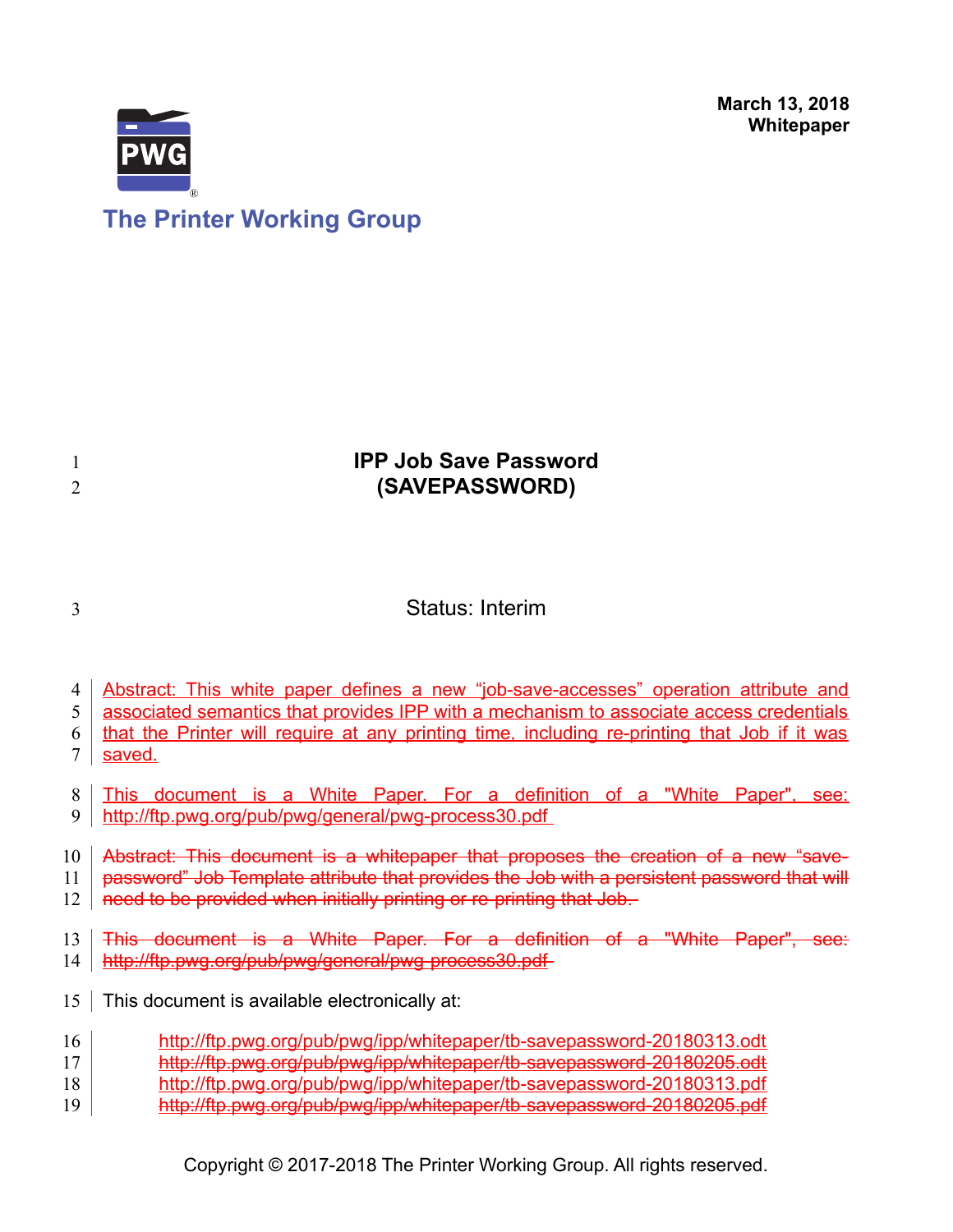

#### Copyright © 2017-2018 The Printer Working Group. All rights reserved. 20

Title: IPP Job Save Password *(SAVEPASSWORD)* 21

The material contained herein is not a license, either expressed or implied, to any IPR owned or controlled by any of the authors or developers of this material or the Printer Working Group. The material contained herein is provided on an "AS IS" basis and to the maximum extent permitted by applicable law, this material is provided AS IS AND WITH ALL FAULTS, and the authors and developers of this material and the Printer Working Group and its members hereby disclaim all warranties and conditions, either expressed, implied or statutory, including, but not limited to, any (if any) implied warranties that the use of the information herein will not infringe any rights or any implied warranties of merchantability or fitness for a particular purpose. 22 23 24 25 26 27 28 29 30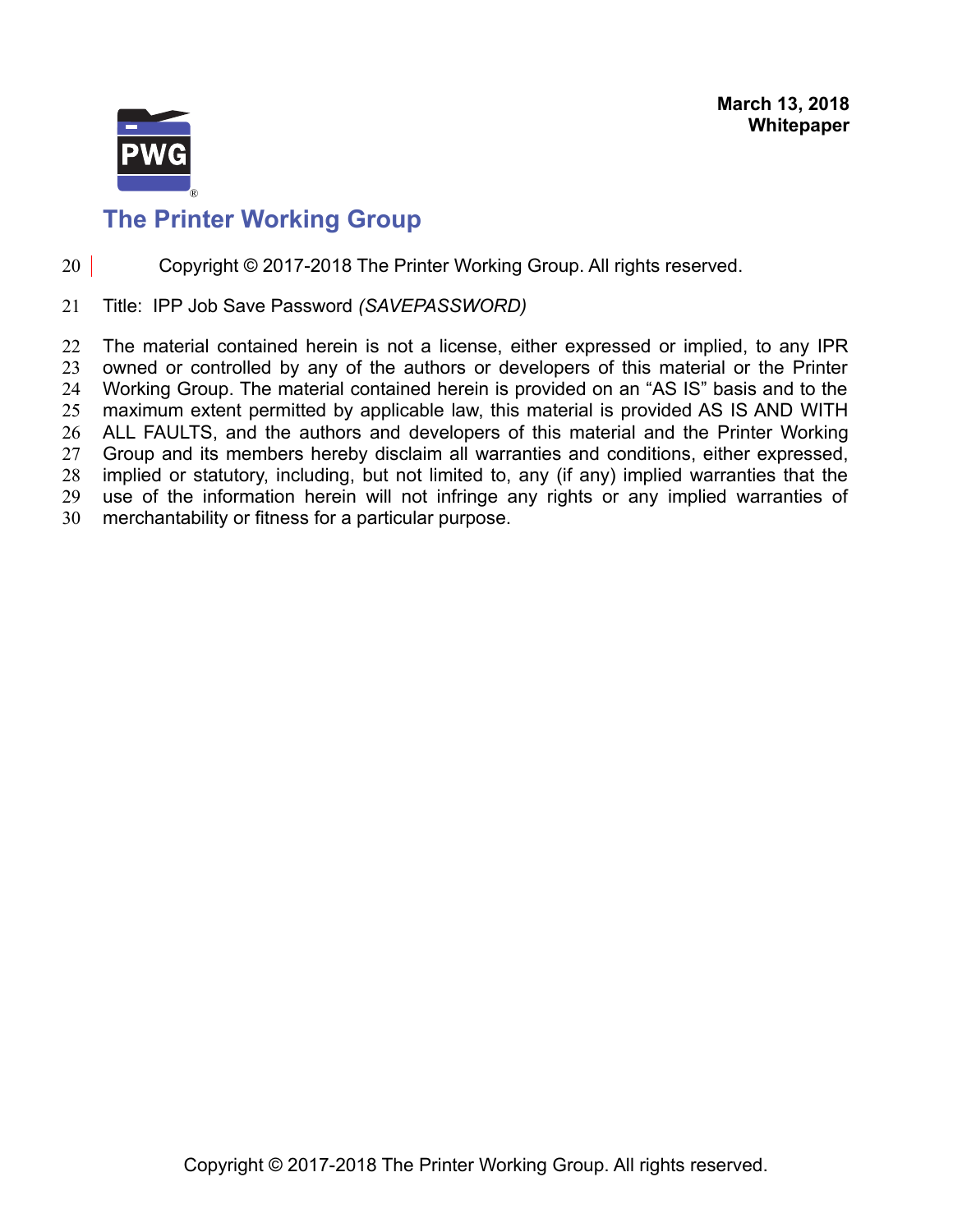

#### $5\overline{5}$ .6  $\overline{.7}$ .7 <u>8.</u> 5 Printer Description Attributes................... .9

Copyright © 2017-2018 The Printer Working Group. All rights reserved.

### **Table of Contents**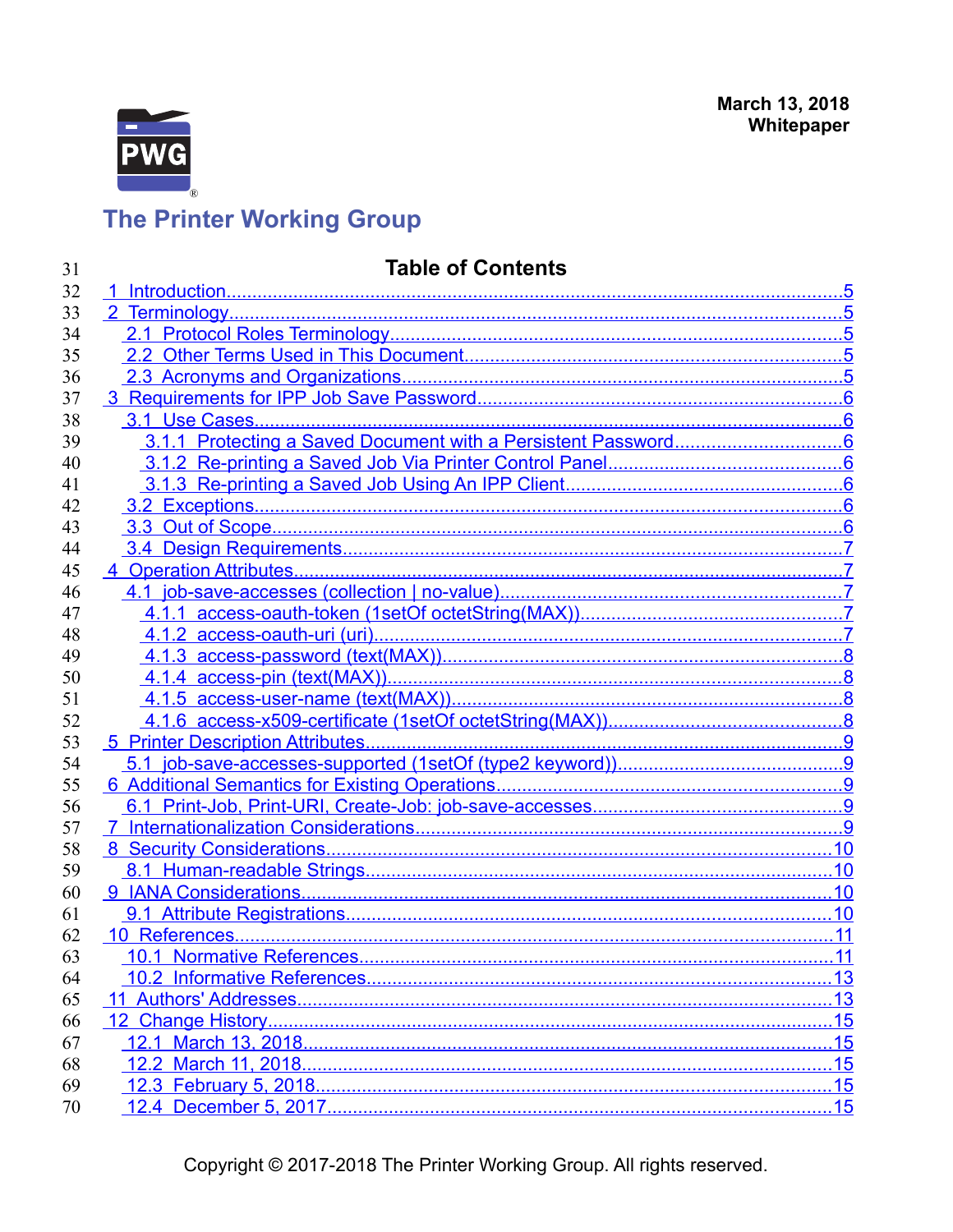

# **The Printer Working Group**

| -71 | <b>List of Figures</b> |
|-----|------------------------|
|     |                        |

72

**List of Tables**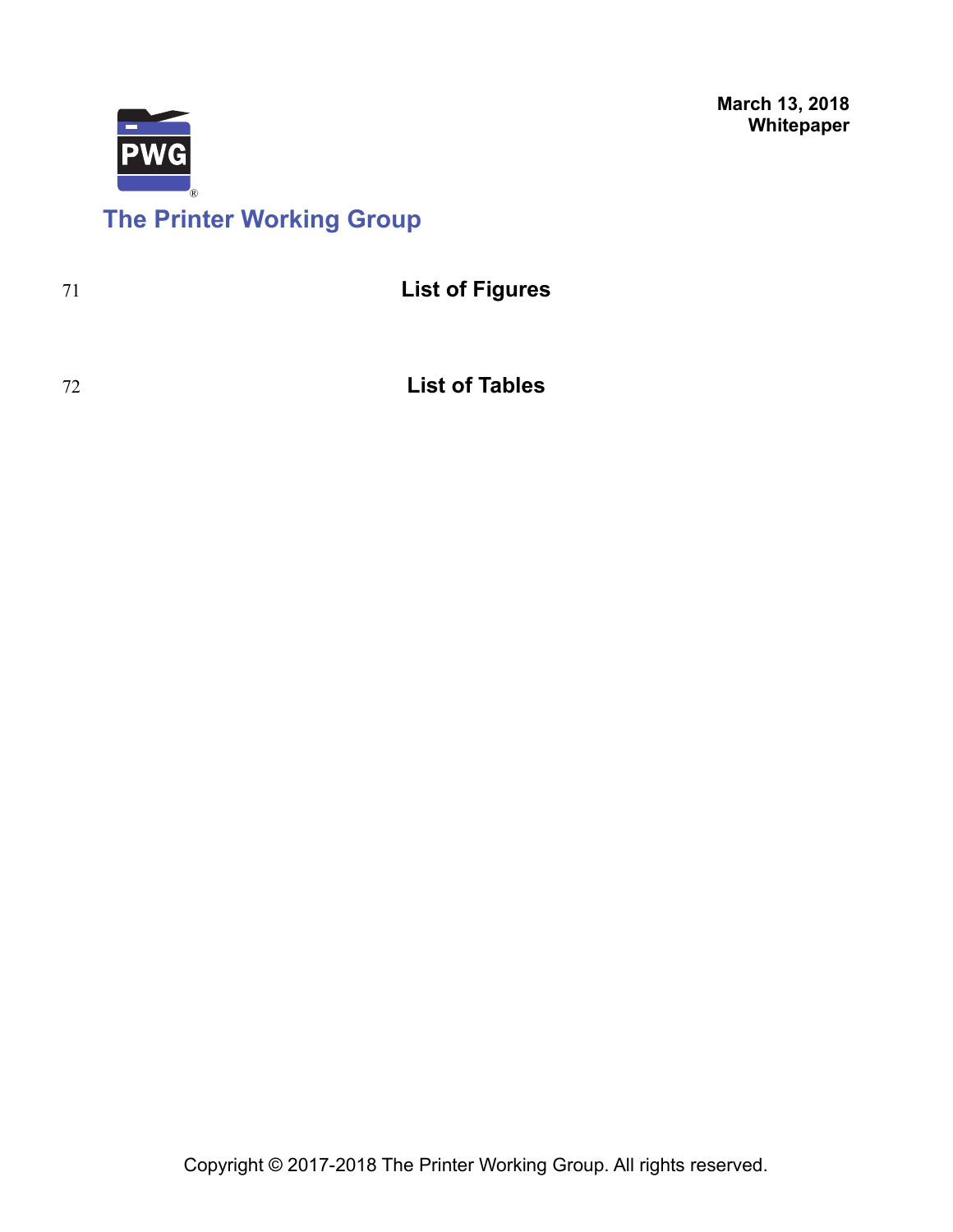

<span id="page-4-4"></span>**The Printer Working Group**

### **1 Introduction** 73

Users and network administrators are increasingly concerned about network and data security, and this extends to printing. Most all Users are familiar with sending a Job to a Printer and the Printer processing that Job fairly immediately, and some do so using a "job password" that prevents the Job from being processed until the User provides that password on the Printer's control panel to approve its release to processing. The IPP "jobpassword" operation attribute [\[PWG5100.11\]](#page-15-0) and related attributes provide support for this workflow. Some Printers also support saving jobs for later printing or re-printing. In certain cases there may be Users that wish to take advantage of both capabilities. Unfortunately however, since "job-password" is an operation attribute, and that Job's processing is the act of saving the Job, the "job-password" attribute does not persist beyond its being saved. Therefore, to support scenarios involving a password protected saved job, new attributes need to be defined that convey a Job password that persists beyond Job processing completion. 74 75 76 77 78 79 80 81 82 83 84 85 86

### <span id="page-4-3"></span> **2 Terminology** 87

### <span id="page-4-2"></span> **2.1 Protocol Roles Terminology** 88

- This document defines the following protocol roles in order to specify unambiguous conformance requirements: 89 90
- *Client*: Initiator of outgoing IPP session requests and sender of outgoing IPP operation requests (Hypertext Transfer Protocol -- HTTP/1.1 [\[RFC7230\]](#page-15-1) User Agent). 91 92
- *Printer*: Listener for incoming IPP session requests and receiver of incoming IPP operation requests (Hypertext Transfer Protocol -- HTTP/1.1 [\[RFC7230\]](#page-15-1) Server) that represents one 93 94
- or more Physical Devices or a Logical Device. 95

### <span id="page-4-1"></span> **2.2 Other Terms Used in This Document** 96

User: A person or automata using a Client to communicate with a Printer. 97

#### <span id="page-4-0"></span> **2.3 Acronyms and Organizations** 98

*IANA*: Internet Assigned Numbers Authority,<http://www.iana.org/> 99

Copyright © 2017-2018 The Printer Working Group. All rights reserved.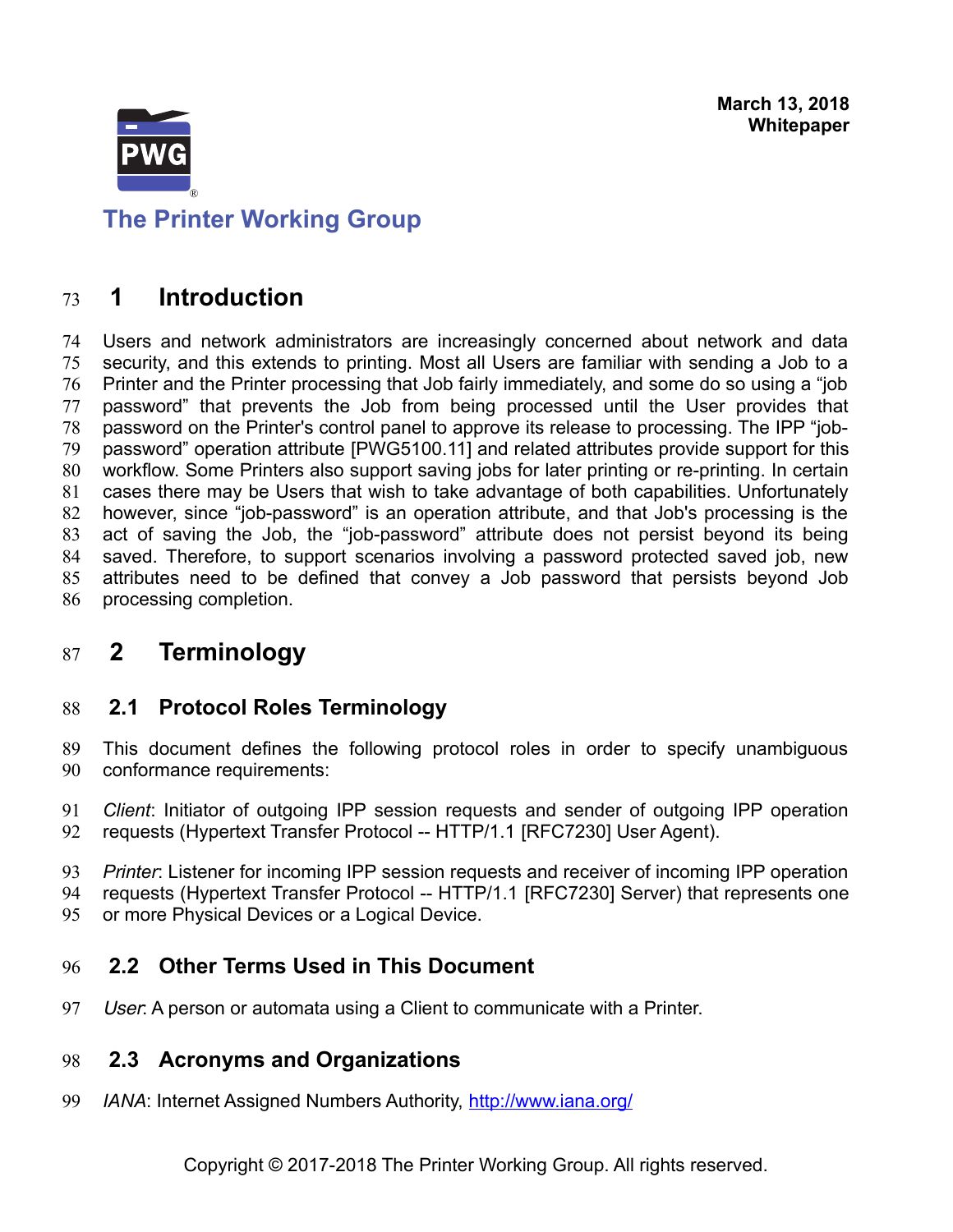

- *IETF*: Internet Engineering Task Force,<http://www.ietf.org/> 100
- *ISO*: International Organization for Standardization,<http://www.iso.org/> 101
- PWG: Printer Working Group,<http://www.pwg.org/> 102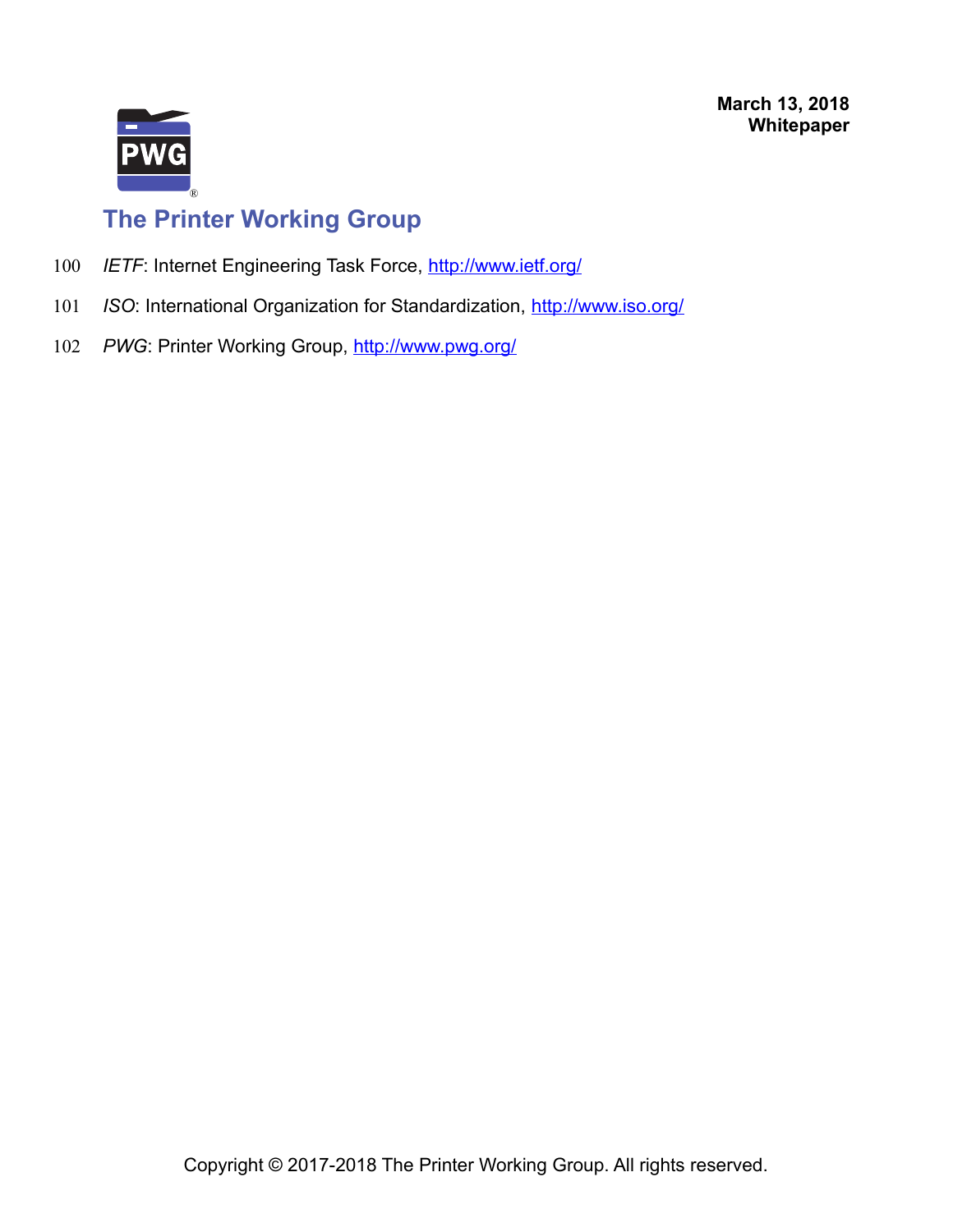

## <span id="page-6-5"></span>**The Printer Working Group**

### **3 Requirements for IPP Job Save Password** 103

#### <span id="page-6-4"></span> **3.1 Use Cases** 104

#### <span id="page-6-3"></span> **3.1.1 Protecting a Saved Document with a Persistent Password** 105

Wilma has written a document that she intends to save on her departmental MFD, to allow some of her peers to print copies as needed. But as the document contains sensitive information, Wilma wishes to only allow those who know the job's password to re-print copies. She is familiar with providing a password when configuring a print job, and she is also familiar with configuring the job to be saved in the printer. In the print dialog used to configure the print job on her computer, Wilma provides a password, and also chooses to have the job saved. Wilma clicks "Print" and the computer submits the job to the printer. The printer saves the job content and protects it with the password provided. 106 107 108 109 110 111 112 113

#### <span id="page-6-2"></span> **3.1.2 Re-printing a Saved Job Via Printer Control Panel** 114

Barney hears from Wilma that she has saved that document to the departmental MFD. Wilma tells Barney the job's name, and Barney then goes to the MFD and looks up the job. He taps on the control panel to have a copy printed, and is prompted to enter the job's password. He enters that on the control panel, and the MFD prints a copy. Barney collects it from the output bin and returns to his desk. 115 116 117 118 119

#### <span id="page-6-1"></span> **3.1.3 Re-printing a Saved Job Using An IPP Client** 120

Barney sends an IM to Betty that Wilma has saved a job on the departmental MFD. Betty opens her computer's print system and browses the saved jobs on the MFD. She selects the job and clicks "Print" to have a copy made for her. A dialog is presented asking for the job's password. Betty types in the job's password, and the MFD prints a copy. She collects it from the MFD and returns to her office. 121 122 123 124 125

#### <span id="page-6-0"></span> **3.2 Exceptions** 126

Harvey, an employee from another department, walks up to Wilma's departmental MFD. The . 127 128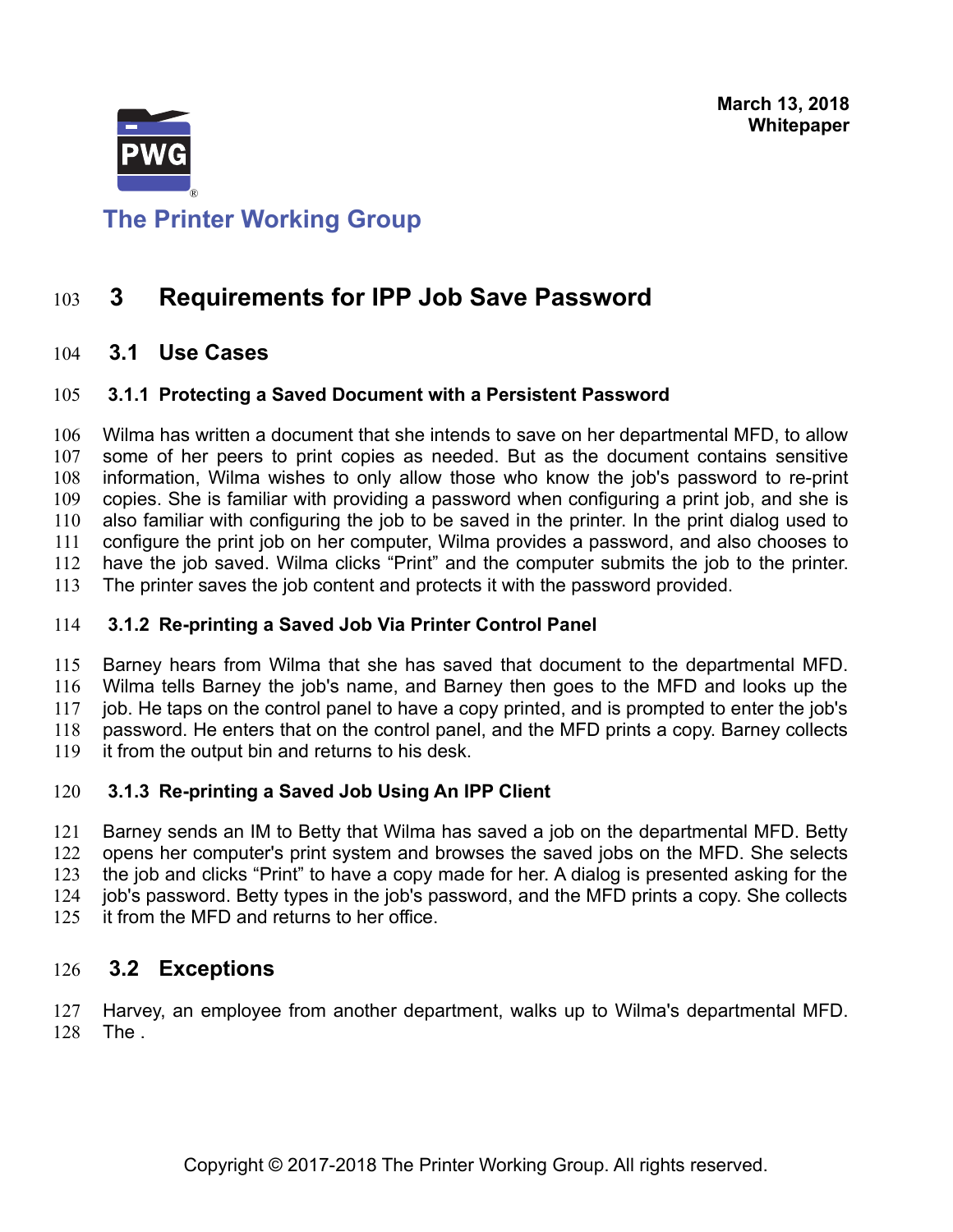

#### <span id="page-7-3"></span> **3.3 Out of Scope** 129

- The following are considered out of scope for this document: 130
- 1. How the Document or Documents in a Job are stored by the Printer 131
- 2. Methods for encrypting the document itself. 132
- 3. Mechanisms for supporting per-user credentials / access control list for releasing the stored job. 133 134

#### <span id="page-7-2"></span> **3.4 Design Requirements** 135

- The design requirements for this document are: 136
- 1. Use existing attributes or collections if possible. 137
- 2. Support at the least the fidelity supported currently by "job password" and "jobpassword-encryption" 138 139
- 3. Register all attributes and operations with IANA 140
- The design recommendations for this document are: 141
- 1. Reusing UI controls with similar enough purposes so that the user doesn't need 142
- to be confused by e.g. needing to interact with different controls for different kinds of passwords. 143 144

### <span id="page-7-1"></span> **4 Operation Attributes** 145

### <span id="page-7-0"></span> **4.1 job-save-accesses (collection | no-value)** 146

- The OPTIONAL "job-save-accesses" operation attribute allows the Client to provide authentication information for a referenced saved Job. 147 148
- The collection value contains zero of more member attributes which provide the 149
- authentication information required for the Job to be reprinted. A Client MAY also provide 150
- the no- value out-of-band value to specify that no authentication information is necessary. 151
- Printers specify which member attributes are supported using the "job-save-accessessupported" Printer attribute (section XXX). 152 153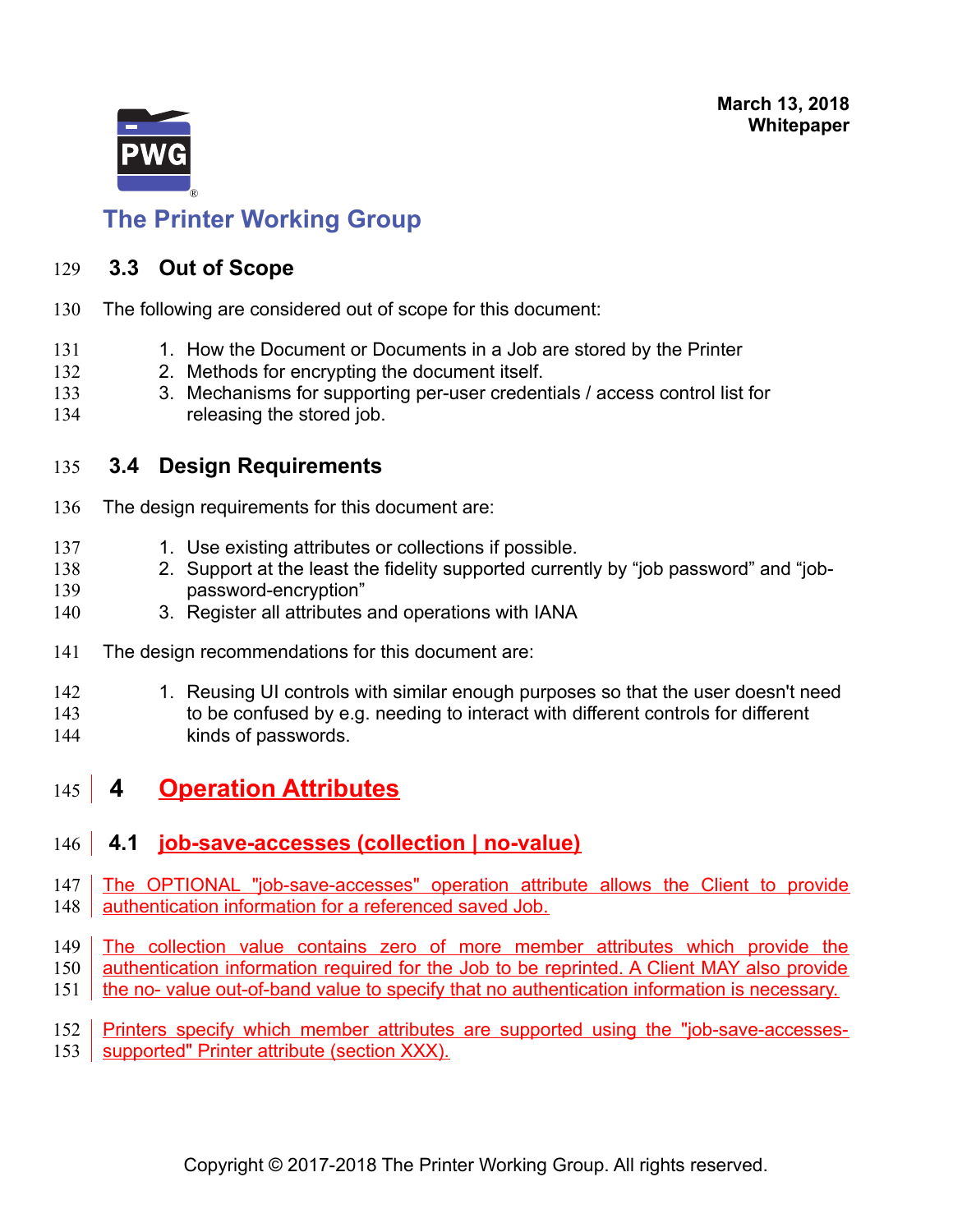

### <span id="page-8-3"></span>154 | 4.1.1 **access-oauth-token (1setOf octetString(MAX))**

- The OPTIONAL "access-oauth-token" member attribute provides a Base64-encoded 155
- OAuth Access Token as defined in The OAuth 2.0 Authorization Framework [RFC6749]. 156
- When the size of the access token exceeds 1023 octets (the maximum size of an 157
- octetString value), the Client separates the token into multiple octetString values and 158
- sends the result as an ordered set to the Printer. The Printer reassembles each octetString 159
- to produce the complete access token value to be used to access the Document URI. 160
- Printers that support this attribute MUST list 'access-oauth-token' in the "job-saveaccesses-supported" Printer Description attribute. 161 162

### <span id="page-8-2"></span>163 **4.1.2 access-oauth-uri (uri)**

- The OPTIONAL "access-oauth-uri" member attribute is the authorization server that 164
- issued the "access-oauth-token" member attribute. See Authorization Server [RFC6749] section 1.1. 165 166

## <span id="page-8-1"></span>167 **4.1.3 access-password (text(MAX))**

- The OPTIONAL "access-password" member attribute provides a password string, typically 168
- for HTTP Basic Authentication [RFC7617] or HTTP Digest authentication [RFC7616]. 169
- Clients MUST provide the password using the UTF-8 encoding [STD63] in Unicode 170
- Normalization Form C as required for Network Unicode [RFC5198]. Printers MUST 171
- convert the password, as needed, to whatever encoding is required to access the 172
- Document URI. 173
- Printers that support this attribute MUST list 'access-password' in the "job-save-accesses-175 | supported" Printer Description attribute. 174

### <span id="page-8-0"></span>176 **4.1.4 access-pin (text(MAX))**

- The OPTIONAL "access-pin" member attribute provides a Personal Identification Number 177
- string. Clients MUST restrict the characters to the US ASCII digits '0' (code 48) through '9' 178
- (code 57) and Printers MUST reject values containing characters other than the digits '0' 179
- through '9'. 180
- Printers that support this attribute MUST list 'access-pin' in the "job-save-accessessupported" Printer Description attribute. 181 182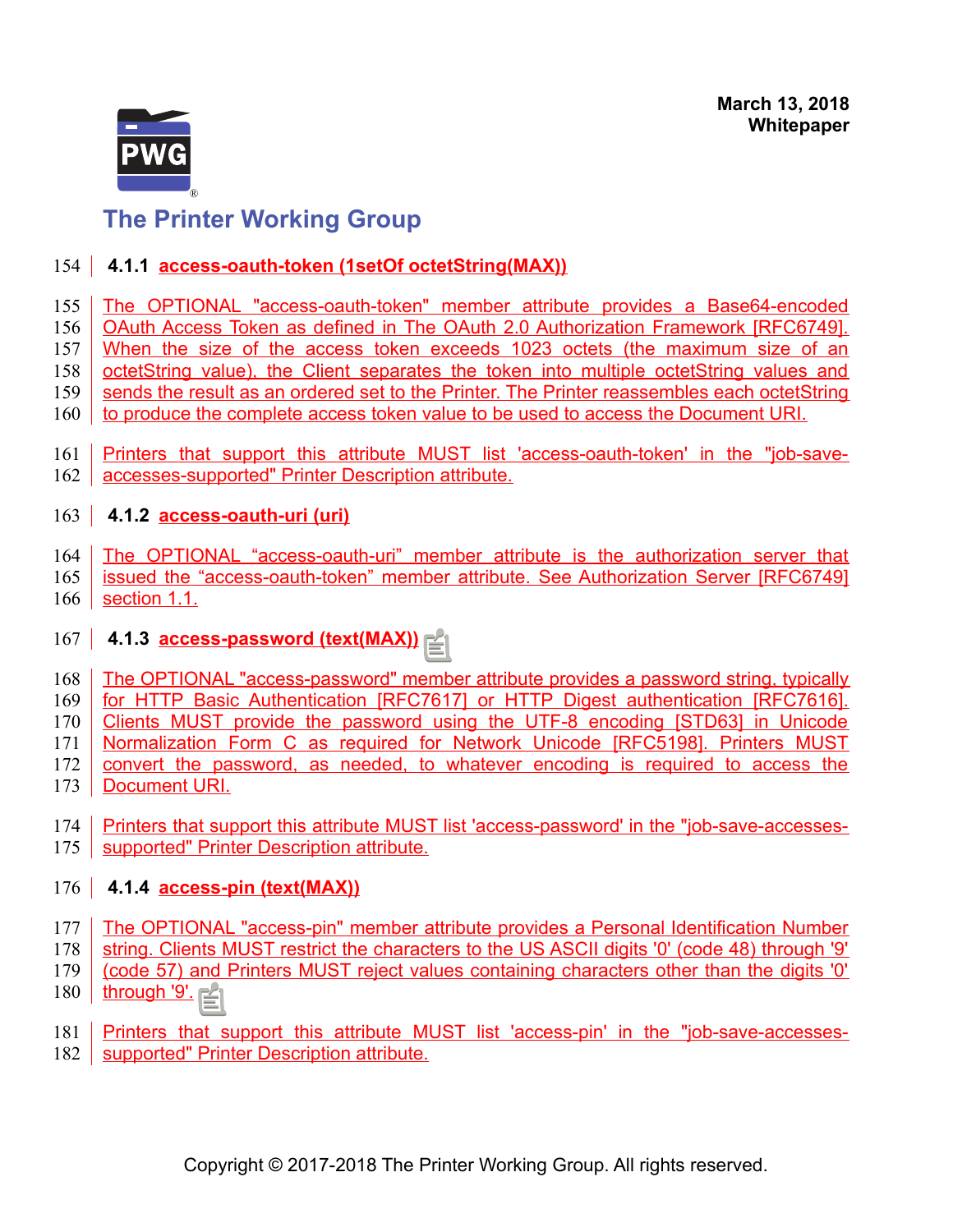

### <span id="page-9-3"></span>183 **4.1.5 access-user-name (text(MAX))**

The OPTIONAL "access-user-name" member attribute provides a user name string, 184

typically for HTTP Basic or Digest authentication [RFC2617]. Clients MUST provide the 185

user name using the UTF-8 encoding [STD63] in Unicode Normalization Form C as required for Network Unicode [RFC5198]. Printers MUST convert the user name, as 186 187

needed, to whatever encoding is required by the Document URI. 188

Printers that support this attribute MUST list 'access-user-name' in the "job-saveaccesses-supported" Printer Description attribute. 189  $190$ 

### <span id="page-9-2"></span>191 | 4.1.6 access-x509-certificate (1setOf octetString(MAX))

The OPTIONAL "access-x509-certificate" member attribute provides a PEM-encoded 192

X.509 certificate identifying the User or Client that is making the request. When the size of 193

the certificate exceeds 1023 octets (the maximum size of an octetString value), the Client 194

separates the certificate into multiple octetString values and sends the result as an ordered set to the Printer. The Printer reassembles each octetString to produce the 195 196

complete X.509 certificate to be used to access the Document URI. 197

Printers that support this attribute MUST list 'access-x509-certificate' in the "job-saveaccesses-supported" Printer Description attribute and MUST provide an implementation-198 199

defined method for loading the corresponding private key that is used for authenticating 200

- the holder of the X.509 certificate. 201
	-

### <span id="page-9-1"></span> **5 Printer Description Attributes** 202

### <span id="page-9-0"></span> **5.1 job-save-accesses-supported (1setOf (type2 keyword))** 203

The "job-save-accesses-supported" Printer Description attribute specifies which member 204

attributes the Printer supports in the "job-save-accesses" operation attribute. This attribute 205

MUST be supported if the "job-save-accesses" operation attribute is supported. 206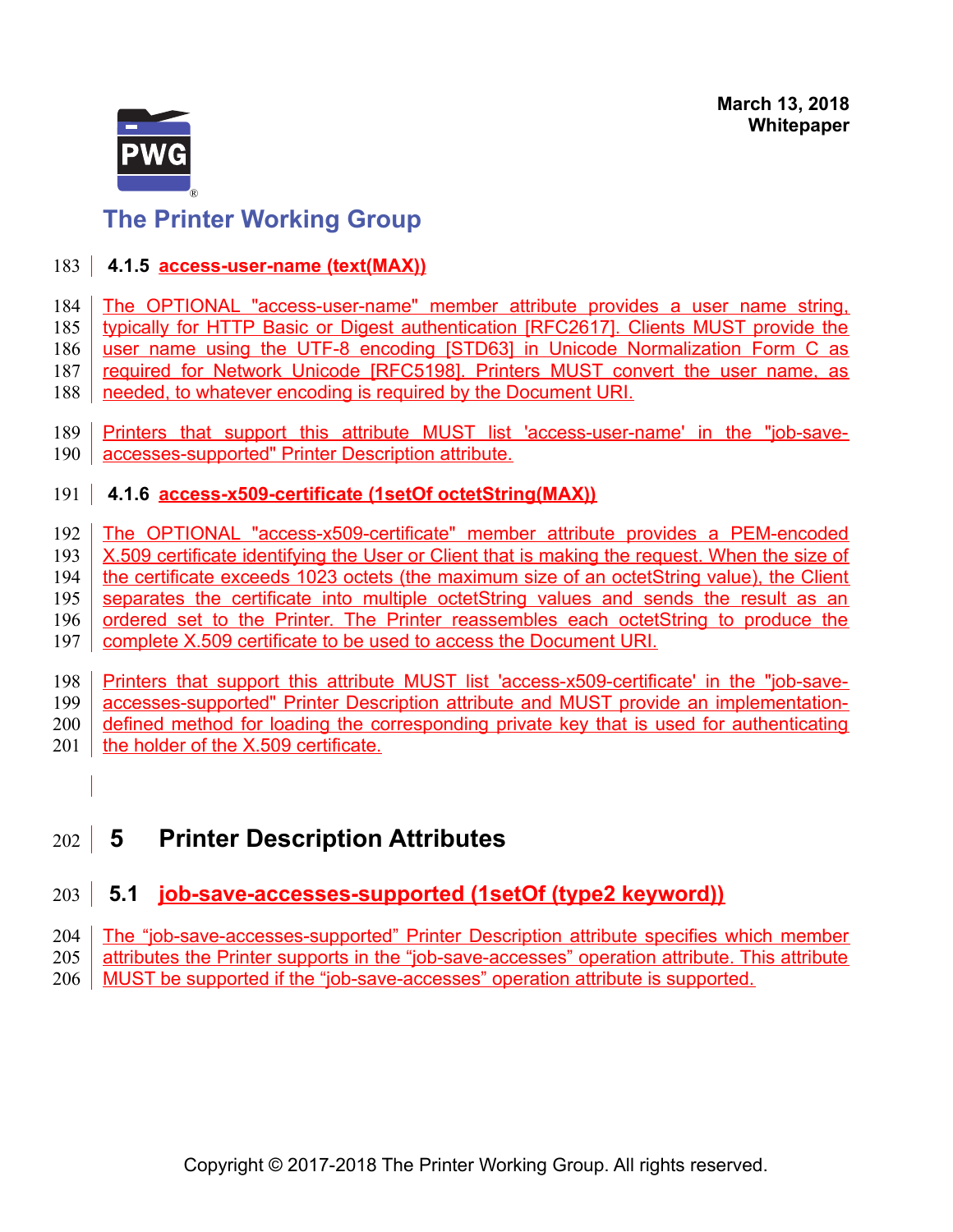

### <span id="page-10-1"></span> **6 Additional Semantics for Existing Operations** 207 |

### <span id="page-10-0"></span> **6.1 Print-Job, Print-URI, Create-Job: job-save-accesses** 208

This specification adds the new "job-save-accesses" operation attribute to the Print-Job, Print-URI, and Create-Job operation requests [\[RFC8011\]](#page-16-0) to specify the persistent access credentials for a Job created by one of these operations. The "job-save-accesses" attribute gets copied to the Job Object, but the Printer MUST NOT include a Job's "jobsave-accesses" attribute as a Job Description attribute in a Job operation such as Get-Job-Attributes [\[RFC8011\].](#page-16-0) 209 210 211 212 213 214

### **6.2 save-password-supported (rangeOfInteger(0:255))** 215

 7 The "save-password" Printer Description attribute specifies whether the Printer supports the persistent Job password specified by the "save-password" Job Template attribute, and if so, what range of lengths the Printer's password policy requires for the unencrypted value of "save-password". If the Client allows the User to provide it with an unencrypted password value shorter than the lower bounds of "save-passwordsupported", the behavior is undefined but the Job may never print. 216 217 218 219 220 221

#### **7.1 save-password-encryption-supported (1setOf (type2 keyword))** 222

8 The "save-password-encryption-supported" Printer Description attribute specifies the encryption formats supported by the Printer for encrypting "save-password". Any of the keywords registered for the "job-password-encryption" attribute may be listed in the "savepassword-encryption-supported" attribute, except for the keyword 'none' and all the keywords that are deprecated by the PWG in the IANA IPP Registry [\[IANA-IPP\]](#page-17-2) as of this writing: 'sha', 'md2', 'md4', 'md5'. The 'sha3-256' encryption hashing algorithm MUST be supported if this attribute is supported, to ensure interoperability between implementations. This attribute MUST be supported if the "save-password" member attribute of "job-save-disposition" is supported. 223 224 225 226 227 228 229 230 231

#### **8.1 save-password-repertoire-configured (1setOf (type2 keyword))** 232

 9 The "save-password-repertoire-configured" Printer Description attribute specifies the set of repertoires the Printer is configured to accept for a Job's "save-passwordrepertoire" attribute. The values specified by "save-password-repertoire-configured" MUST 233 234 235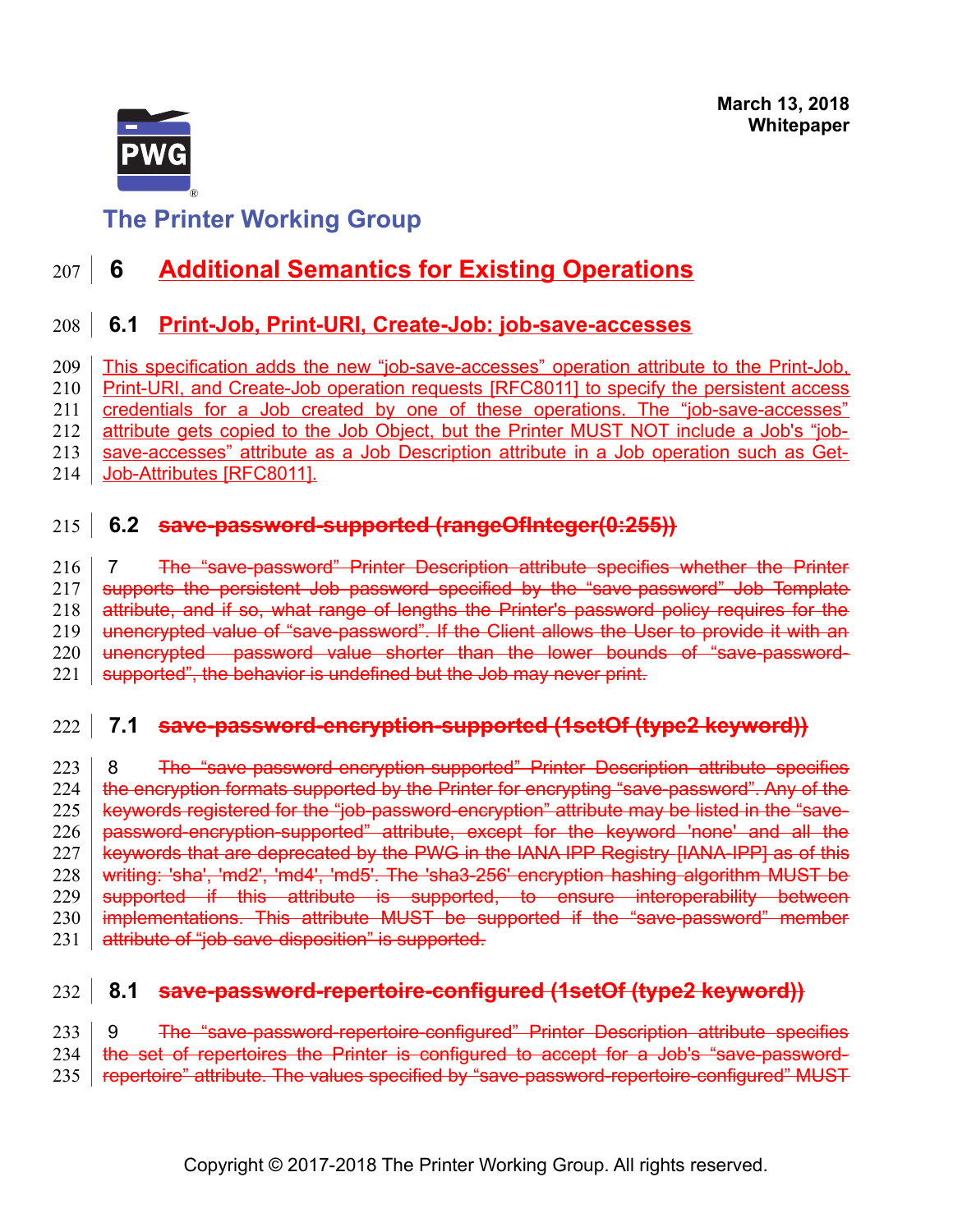

be present in the set of keyword values specified by "save-password-repertoire-237 | <del>supported".</del> 236

### **9.1 save-password-repertoire-supported (1setOf (type2 keyword))** 238

 10 The "save-password-repertoire-supported" Printer Description attribute specifies the range of repertoires the Printer supports that may be configured for listing in the Printer's "save-password-repertoire-configured" attribute. All keywords specified in the "save-password-repertoire-supported" must be registered in the IANA IPP Registry [\[IANA-](#page-17-2)[IPP\]](#page-17-2) for the "job-password-repertoire" attribute [\[IPPREPERTOIRE\].](#page-14-2) The 'iana\_utf-8\_any' keyword MUST be supported if this attribute is supported. This attribute MUST be supported if the "save-password-repertoire" member attribute of "job-save-disposition" is supported. 239 240 241 242 243 244 245 246

### **11 Additional Values and Semantics for Existing Attributes** 247

#### **11.1 job-save-disposition Member Attributes** 248

 12 This specification defines several new "job-save-disposition" member attributes to support the specification of a Job Save Password. 249 250

#### **12.1.1 save-password (octetString(1024))**  $251$

 13 The "save-password" member attribute specifies a password for the Job, which is semantically analogous to the "job-password" Operation attribute [\[PWG5100.11\].](#page-15-0) The Printer MUST NOT process the Job unless a User provides a password value that matches the value stored in "save-password" to authorize the Printer to allow its release. This member attribute MUST be present if the "save-password-encryption" member attribute is present. 252 253 254 255 256 257

 14 The maximum length of this attribute is greater than the length of "save-passwordsupported" because this attribute needs to accommodate encrypted passwords which have longer fixed lengths. 258 259 260

#### **14.1.1 save-password-encryption (type2 keyword)**  $261$

 15 The "save-password-encryption" Job Template attribute specifies the hashing algorithm the Client employed to obfuscate the password value specified in the "savepassword" Job Template attribute. This member attribute MUST be present if the "save-262 263 264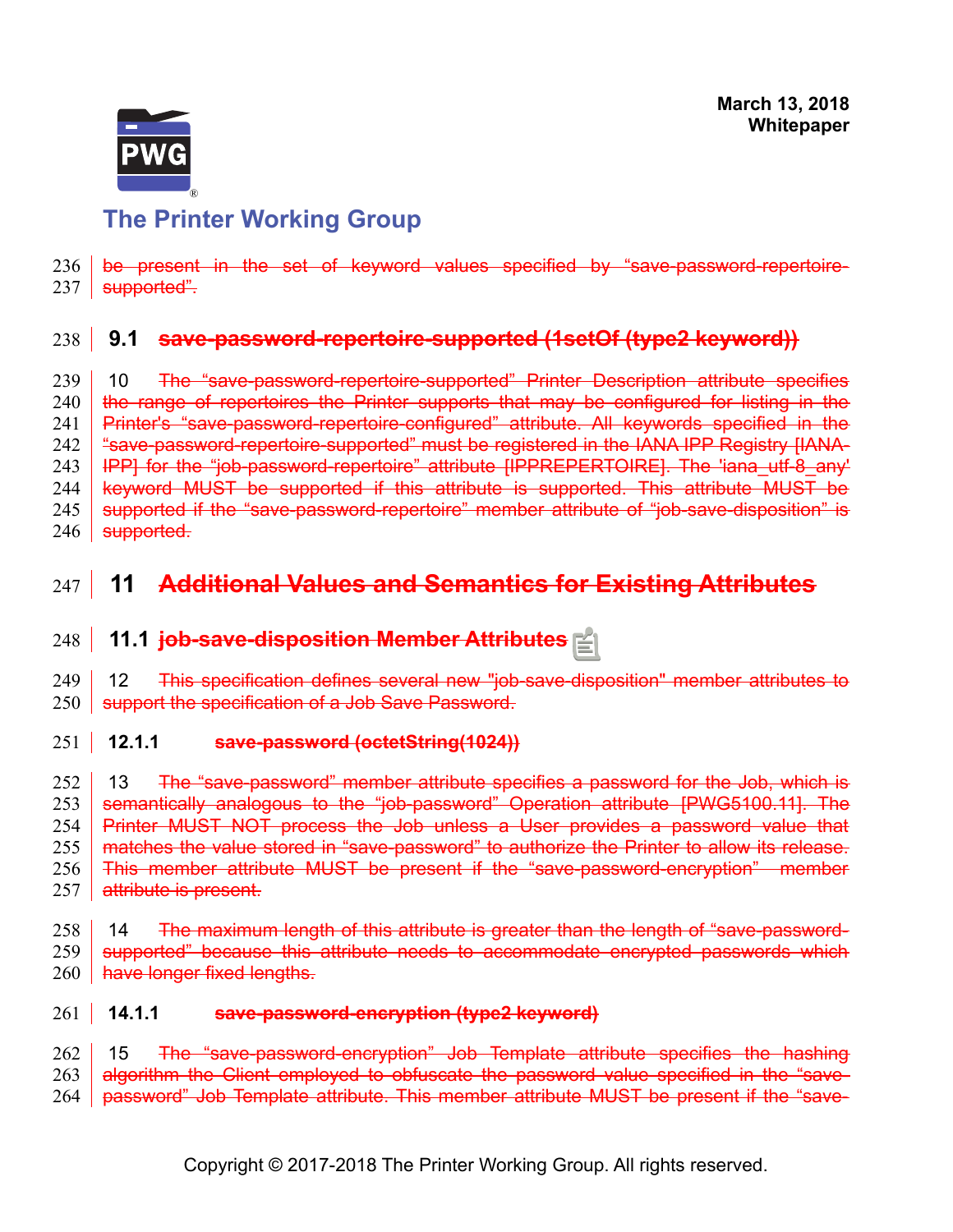

password" member attribute is present. The value held by "save-password-encryption" MUST be one of the values in the "save-password-encryption-supported" Printer Description attribute. 265 266 267

#### **15.1.1 save-password-repertoire (type2 keyword)**  $268$  15.1.1

 16 The "save-password-repertoire" Job Template attribute specifies the repertoire selected for the "save-password" attribute. This member attribute MUST be present if the "save-password" member attribute is present. The value held by "save-passwordrepertoire" MUST be one of the values in the "save-password-repertoire-supported" Printer 269 270 271 272

Description attribute. 273

#### <span id="page-12-0"></span> **16.1 Internationalization Considerations** 274

For interoperability and basic support for multiple languages, conforming implementations MUST support the Universal Character Set (UCS) Transformation Format -- 8 bit (UTF-8) [RFC3629] encoding of Unicode [\[UNICODE\]](#page-16-8) [\[ISO10646\]](#page-14-3) and the Unicode Format for Network Interchange [\[RFC5198\].](#page-15-2) 275 276 277 278

Implementations of this specification SHOULD conform to the following standards on processing of human-readable Unicode text strings, see: 279 280

- Unicode Bidirectional Algorithm [\[UAX9\]](#page-16-7)  left-to-right, right-to-left, and vertical 281
- Unicode Line Breaking Algorithm [\[UAX14\]](#page-16-6)  character classes and wrapping 282
- Unicode Normalization Forms [\[UAX15\]](#page-16-5)  especially NFC for [\[RFC5198\]](#page-15-2) 283
- Unicode Text Segmentation [\[UAX29\]](#page-16-4)  grapheme clusters, words, sentences 284
- Unicode Identifier and Pattern Syntax [\[UAX31\]](#page-16-3)  identifier use and normalization 285
- Unicode Collation Algorithm [\[UTS10\]](#page-16-2)  sorting 286
- Unicode Locale Data Markup Language [\[UTS35\]](#page-16-1)  locale databases 287

Implementations of this specification are advised to also review the following informational documents on processing of human-readable Unicode text strings: 288 289

• Unicode Character Encoding Model [\[UTR17\]](#page-17-3) – multi-layer character model 290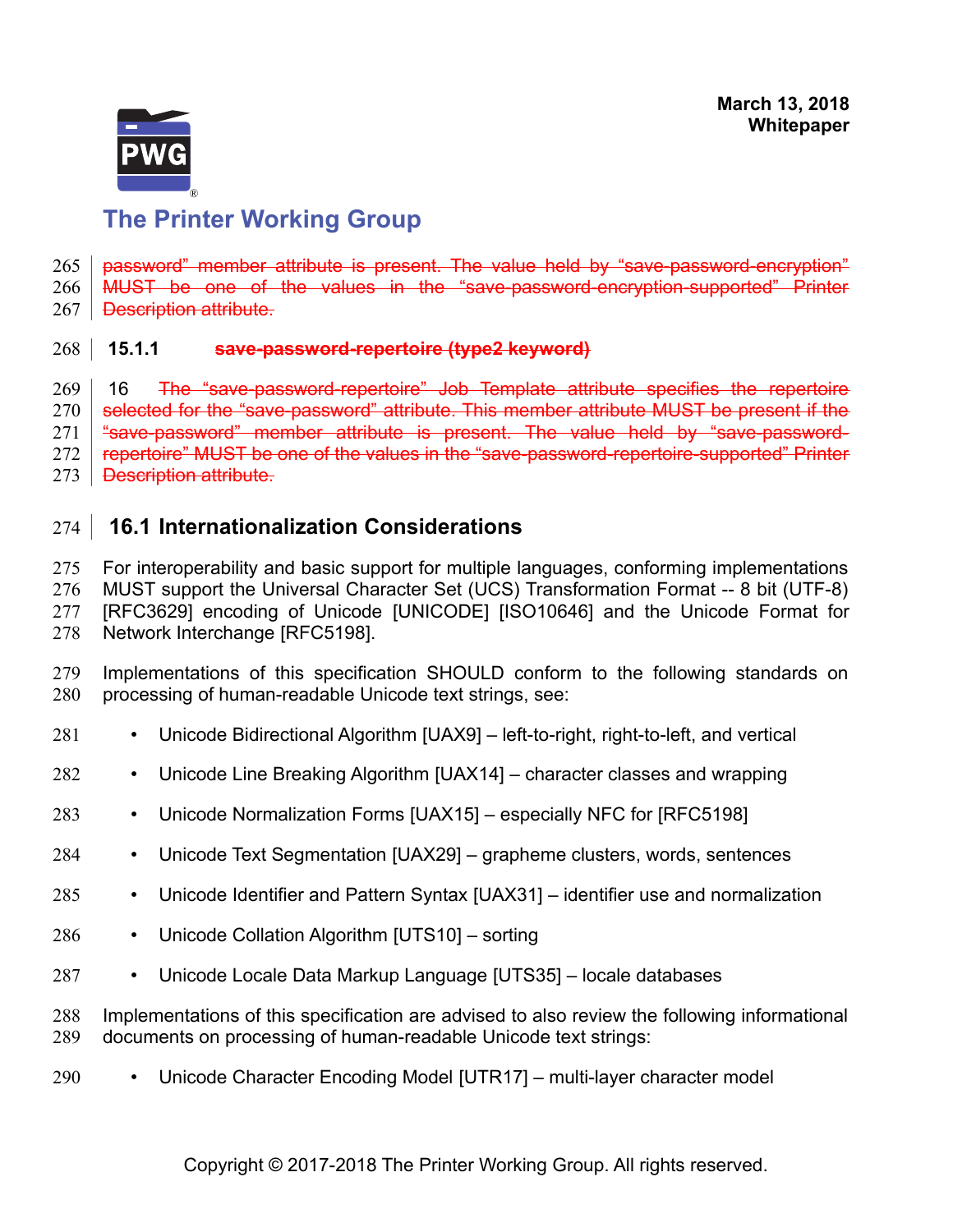

- Unicode in XML and other Markup Languages [\[UTR20\]](#page-17-7)  XML usage 291
- Unicode Character Property Model [\[UTR23\]](#page-17-6)  character properties 292
- Unicode Conformance Model [\[UTR33\]](#page-17-5)  Unicode conformance basis 293

### <span id="page-13-3"></span> **17 Security Considerations** 294

The IPP extensions defined in this document require the same security considerations as defined in the IPP/1.1: Model and Semantics [\[RFC8011\],](#page-16-0) IPP: Job and Printer Extensions – Set 2 (JPS2), and IPP Job Password Repertoire. 295 296 297

In addition to those requirements, the Printer MUST protect the values of "job-saveaccesses" at rest. Also, the Printer MUST reject any IPP operation sent over a nonencrypted connection that includes the "job-save-accesses" attribute. 298 299 300

The IPP extensions defined in this document require the same security considerations as 301

defined in the IPP/1.1: Model and Semantics [\[RFC8011\],](#page-16-0) IPP: Job and Printer Extensions 302

– Set 2 (JPS2), and IPP Job Password Repertoire, plus additional security considerations 303

- below. 304
- <span id="page-13-2"></span>305 | Human-readable Strings
- Implementations of this specification SHOULD conform to the following standard on processing of human-readable Unicode text strings, see: 306 307
- Unicode Security Mechanisms [\[UTS39\]](#page-16-9)  detecting and avoiding security attacks 308
- Implementations of this specification are advised to also review the following informational document on processing of human-readable Unicode text strings: 309 310
- Unicode Security FAQ [\[UNISECFAQ\]](#page-17-4)  common Unicode security issues 311

### <span id="page-13-1"></span> **18 IANA Considerations** 312

#### <span id="page-13-0"></span> **18.1 Attribute Registrations** 313

- The attributes defined in this document will be published by IANA according to the 314
- 315 | procedures in IPP Model and Semantics [\[RFC8011\]](#page-16-0) section 6.2 in the following file: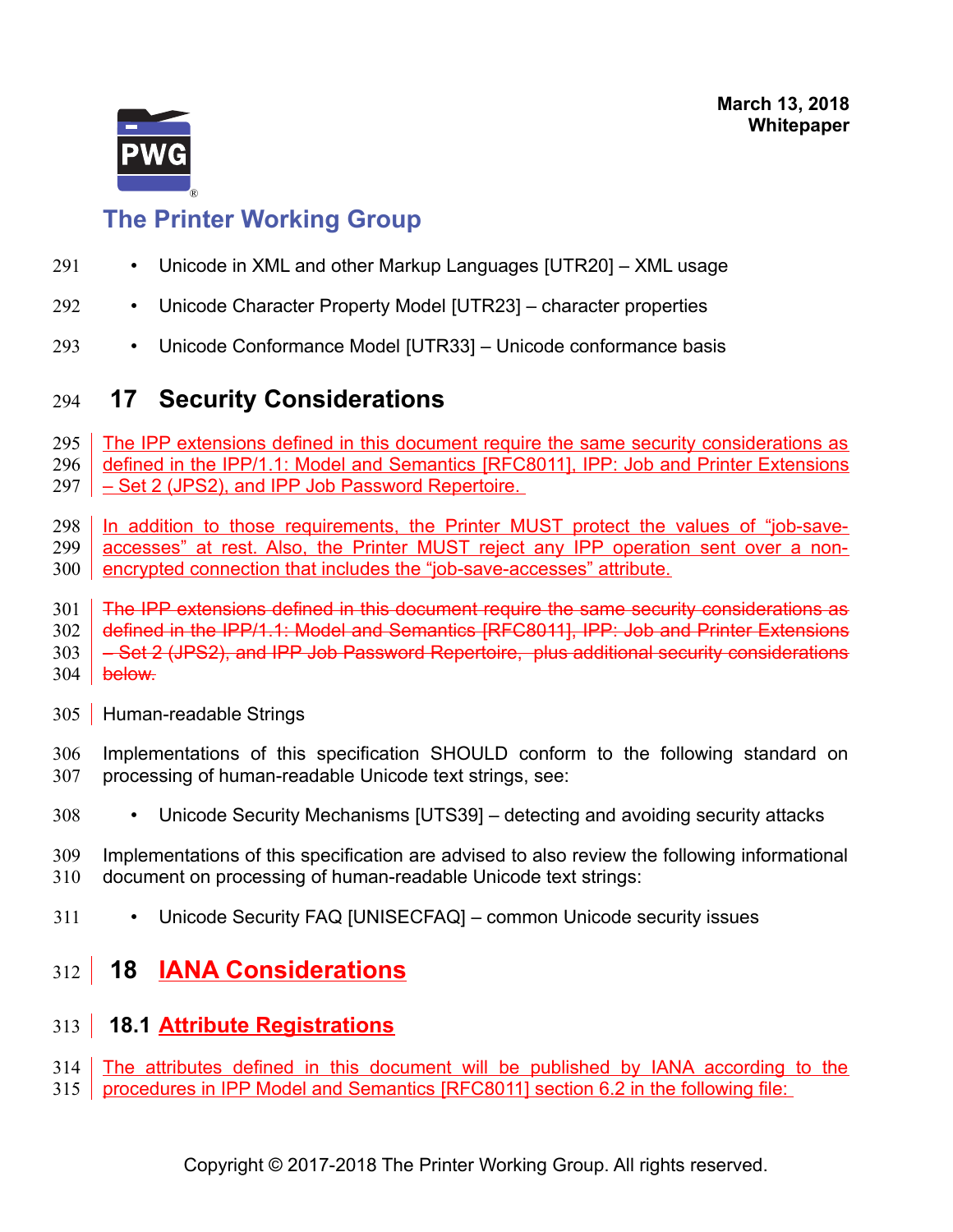

- <http://www.iana.org/assignments/ipp-registrations> 316
- The registry entries will contain the following information: 317

| Operation attributes:                                 | Reference      |
|-------------------------------------------------------|----------------|
|                                                       |                |
| job-save-accesses (collection  <br>no-value)          | SAVEPASSWORD]  |
| access-oauth-token (1setOf octetString (MAX))         | [SAVEPASSWORD] |
| access-oauth-uri (uri)                                | SAVEPASSWORD]  |
| <u>access-password (text(MAX))</u>                    | [SAVEPASSWORD] |
| access-pin (text (MAX))                               | [SAVEPASSWORD] |
| <u>access-user-name(text(MAX))</u>                    | SAVEPASSWORD]  |
| access-x509-certificate (1setOf octetString (MAX))    |                |
|                                                       | [SAVEPASSWORD] |
| Printer Description attributes:                       | Reference      |
| job-save-accesses-configured (1setOf (type2 keyword)) |                |
|                                                       | [SAVEPASSWORD] |
| job-save-accesses-supported (1setOf (type2 keyword))  |                |
|                                                       | SAVEPASSWORD]  |

### <span id="page-14-1"></span> **19 References**  $334$

#### <span id="page-14-0"></span> **19.1 Normative References** 335

<span id="page-14-3"></span><span id="page-14-2"></span>

| 336<br>337<br>338        |             | [IPPREPERTOIRE] S. Kennedy, "IPP Job Password Repertoire", January 2016,<br>https://ftp.pwg.org/pub/pwg/ipp/whitepaper/wp-job-password-<br>repertoire-20160101.pdf                                           |
|--------------------------|-------------|--------------------------------------------------------------------------------------------------------------------------------------------------------------------------------------------------------------|
| 339<br>340               | [ISO10646]  | "Information technology -- Universal Coded Character Set (UCS)",<br>ISO/IEC 10646:2011                                                                                                                       |
| 341<br>342<br>343<br>344 | [PWG5100.5] | D. Carney, T. Hastings, P. Zehler. "Internet Printing Protocol (IPP):<br>Document Object", PWG 5100.5-2003, October 2003,<br>http://ftp.pwg.org/pub/pwg/candidates/cs-ippdocobject10-20031031-<br>5100.5.pdf |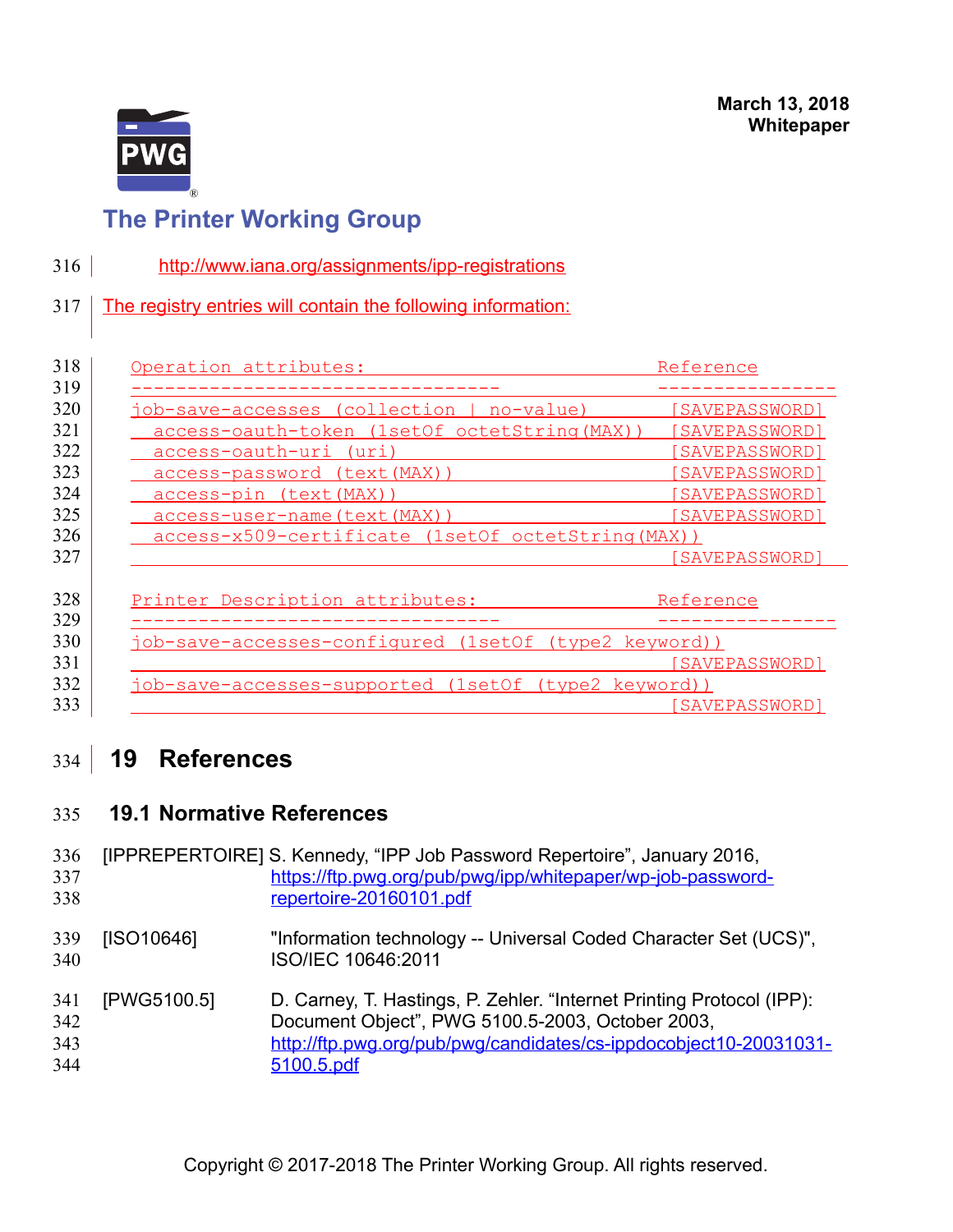

<span id="page-15-2"></span><span id="page-15-1"></span><span id="page-15-0"></span>

| 345<br>346<br>347<br>348 | [PWG5100.11]     | T. Hastings, D. Fullman, "IPP: Job and Printer Extensions - Set 2<br>(JPS2)", PWG 5100.11-2010, October 2010,<br>https://ftp.pwg.org/pub/pwg/candidates/cs-ippjobprinterext10-<br>20101030-5100.11.pdf        |
|--------------------------|------------------|---------------------------------------------------------------------------------------------------------------------------------------------------------------------------------------------------------------|
| 349<br>350<br>351        | [PWG5100.12]     | R. Bergman, H. Lewis, I. McDonald, M. Sweet, "IPP Version 2.0, 2.1,<br>and 2.2", PWG 5100.12-2015, October 2015,<br>http://ftp.pwg.org/pub/pwg/standards/std-ipp20-20151030-5100.12.pdf                       |
| 352<br>353<br>354<br>355 | [PWG5100.13]     | M. Sweet, I. McDonald, P. Zehler, "IPP: Job and Printer Extensions -<br>Set 3 (JPS3)", PWG 5100.13-2012, July 2012,<br>http://ftp.pwg.org/pub/pwg/candidates/cs-ippjobprinterext3v10-<br>20120727-5100.13.pdf |
| 356<br>357<br>358        | [PWG5100.19]     | S. Kennedy, "IPP Implementor's Guide v2.0", PWG 5100.19-2015,<br>August 2015, http://ftp.pwg.org/pub/pwg/candidates/cs-ippig20-<br>20150821-5100.19.pdf                                                       |
| 359<br>360               | [RFC2817]        | R. Khare, S. Lawrence, "Upgrading to TLS Within HTTP/1.1", RFC<br>2817, May 2000, https://www.ietf.org/rfc/rfc2817.txt                                                                                        |
| 361<br>362               | [RFC3510]        | R. Herriot, I. McDonald, "Internet Printing Protocol/1.1: IPP URL<br>Scheme", RFC 3510, April 2003, https://tools.ietf.org/html/rfc3510                                                                       |
| 363<br>364               | [RFC3629]        | F. Yergeau, "UTF-8, a transformation format of ISO 10646", RFC<br>3629, November 2003, https://www.ietf.org/rfc/rfc3629.txt                                                                                   |
| 365<br>366               | [RFC5198]        | J. Klensin, M. Padlipsky, "Unicode Format for Network Interchange",<br>RFC 5198, March 2008, https://www.ietf.org/rfc/rfc5198.txt                                                                             |
| 367<br>368<br>369        | <b>IRFC76161</b> | R. Shekh-Yusef, Ed., D. Ahrens, S. Bremer, "HTTP Digest Access<br>Authentication", RFC 7616, September 2015,<br>https://www.ietf.org/rfc/rfc7616.txt                                                          |
| 370<br>371               | [RFC7617]        | J. Reschke, "The 'Basic' HTTP Authentication Scheme", RFC 7617,<br>September 2015, https://www.ietf.org/rfc/rfc7617.txt                                                                                       |
| 372<br>373<br>374        | [RFC7230]        | R. Fielding, J. Reschke, "Hypertext Transfer Protocol (HTTP/1.1):<br>Message Syntax and Routing", RFC 7230, June 2014,<br>http://www.ietf.org/rfc/rfc7230.txt                                                 |
|                          |                  |                                                                                                                                                                                                               |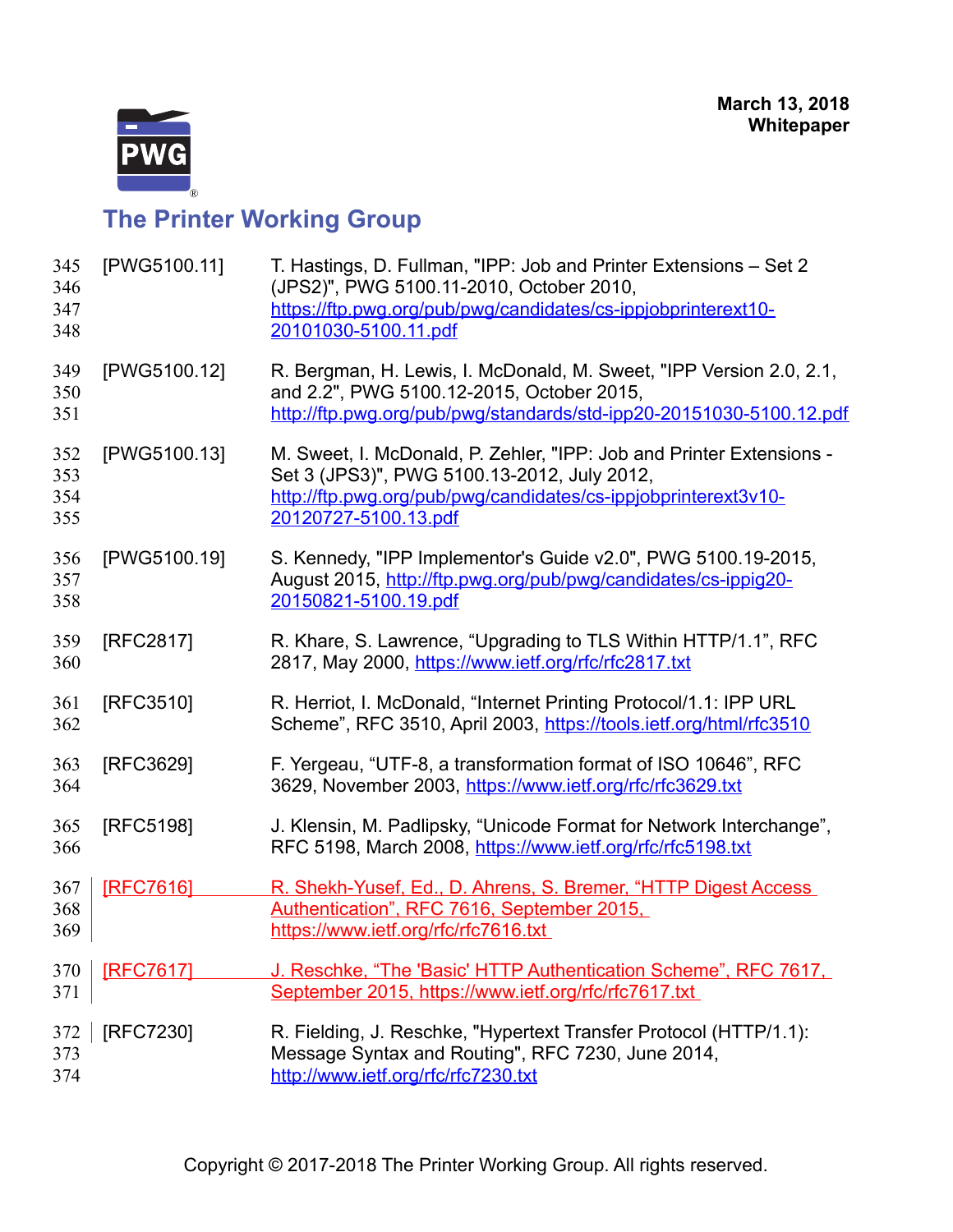

<span id="page-16-9"></span><span id="page-16-8"></span><span id="page-16-7"></span><span id="page-16-6"></span><span id="page-16-5"></span><span id="page-16-4"></span><span id="page-16-3"></span><span id="page-16-2"></span><span id="page-16-1"></span><span id="page-16-0"></span>

| [RFC7472] | I. McDonald, M. Sweet, "Internet Printing Protocol (IPP) over HTTPS<br>Transport Binding and the 'ipps' URI Scheme", RFC 7472, March<br>2015, https://tools.ietf.org/html/rfc7472 |
|-----------|-----------------------------------------------------------------------------------------------------------------------------------------------------------------------------------|
| [RFC8010] | M. Sweet, I. McDonald, "Internet Printing Protocol/1.1: Encoding and<br>Transport", RFC 8010, January 2017,<br>https://www.ietf.org/rfc/rfc8010.txt                               |
| [RFC8011] | M. Sweet, I. McDonald, "Internet Printing Protocol/1.1: Model and<br>Semantics", RFC 8011, January 2017,<br>https://www.ietf.org/rfc/rfc8011.txt                                  |
| [UAX9]    | Unicode Consortium, "Unicode Bidirectional Algorithm", UAX#9, May<br>2016, http://www.unicode.org/reports/tr9                                                                     |
| [UAX14]   | Unicode Consortium, "Unicode Line Breaking Algorithm", UAX#14,<br>June 2016, http://www.unicode.org/reports/tr14                                                                  |
| [UAX15]   | Unicode Consortium, "Normalization Forms", UAX#15, February<br>2016, http://www.unicode.org/reports/tr15                                                                          |
| [UAX29]   | Unicode Consortium, "Unicode Text Segmentation", UAX#29, June<br>2016, http://www.unicode.org/reports/tr29                                                                        |
| [UAX31]   | Unicode Consortium, "Unicode Identifier and Pattern Syntax",<br>UAX#31, May 2016, http://www.unicode.org/reports/tr31                                                             |
| [UNICODE] | The Unicode Consortium, "Unicode® 10.0.0", June 2017,<br>http://unicode.org/versions/Unicode10.0.0/                                                                               |
| [UTS10]   | Unicode Consortium, "Unicode Collation Algorithm", UTS#10, May<br>2016, http://www.unicode.org/reports/tr10                                                                       |
| [UTS35]   | Unicode Consortium, "Unicode Locale Data Markup Language",<br>UTS#35, October 2016, http://www.unicode.org/reports/tr35                                                           |
| [UTS39]   | Unicode Consortium, "Unicode Security Mechanisms", UTS#39, June<br>2016, http://www.unicode.org/reports/tr39                                                                      |
|           |                                                                                                                                                                                   |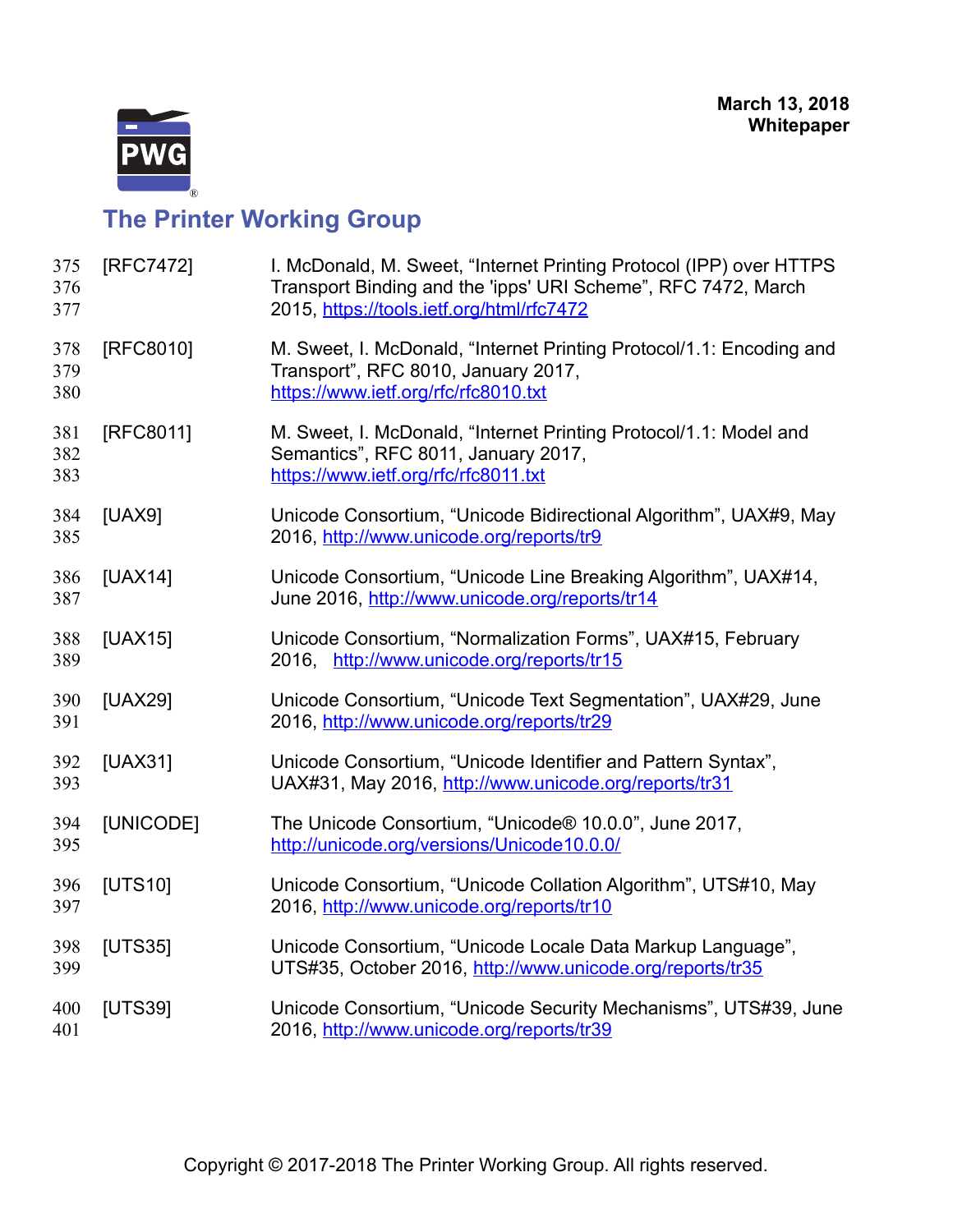

<span id="page-17-1"></span>

| 402 |  |  | <b>19.2 Informative References</b> |
|-----|--|--|------------------------------------|
|-----|--|--|------------------------------------|

<span id="page-17-7"></span><span id="page-17-4"></span><span id="page-17-3"></span><span id="page-17-2"></span>

| 403<br>404 | [IANA-IPP]     | IANA Internet Printing Protocol (IPP) Registrations,<br>http://www.iana.org/assignments/ipp-registrations                    |
|------------|----------------|------------------------------------------------------------------------------------------------------------------------------|
| 405<br>406 | [UNISECFAQ]    | Unicode Consortium "Unicode Security FAQ", November2016,<br>http://www.unicode.org/faq/security.html                         |
| 407<br>408 | <b>[UTR17]</b> | Unicode Consortium "Unicode Character Encoding Model", UTR#17,<br>November 2008, http://www.unicode.org/reports/tr17         |
| 409<br>410 | [UTR20]        | Unicode Consortium "Unicode in XML and other Markup Languages",<br>UTR#20, January 2013, http://www.unicode.org/reports/tr20 |
| 411<br>412 | <b>[UTR23]</b> | Unicode Consortium "Unicode Character Property Model", UTR#23,<br>May 2015, http://www.unicode.org/reports/tr23              |
| 413<br>414 | <b>[UTR33]</b> | Unicode Consortium "Unicode Conformance Model", UTR#33,<br>November 2008, http://www.unicode.org/reports/tr33                |

### <span id="page-17-6"></span><span id="page-17-5"></span><span id="page-17-0"></span> **20 Authors' Addresses** 415

- Primary authors (using Address style): 416
- Smith Kennedy 417
- HP Inc. 418
- 11311 Chinden Blvd. 419
- Boise, Idaho, 83714 420
- smith.kennedy@hp.com 421
- The authors would also like to thank the following individuals for their contributions to this standard: 422 423
- Turanga Leela Planet Express 424
- Zapp Brannigan Democratic Order of Planets 425
- Wowbanger The Infinitely Prolonged Independent Consultant 426
- Ira McDonald High North Inc. 427
- Mike Sweet Apple Inc. 428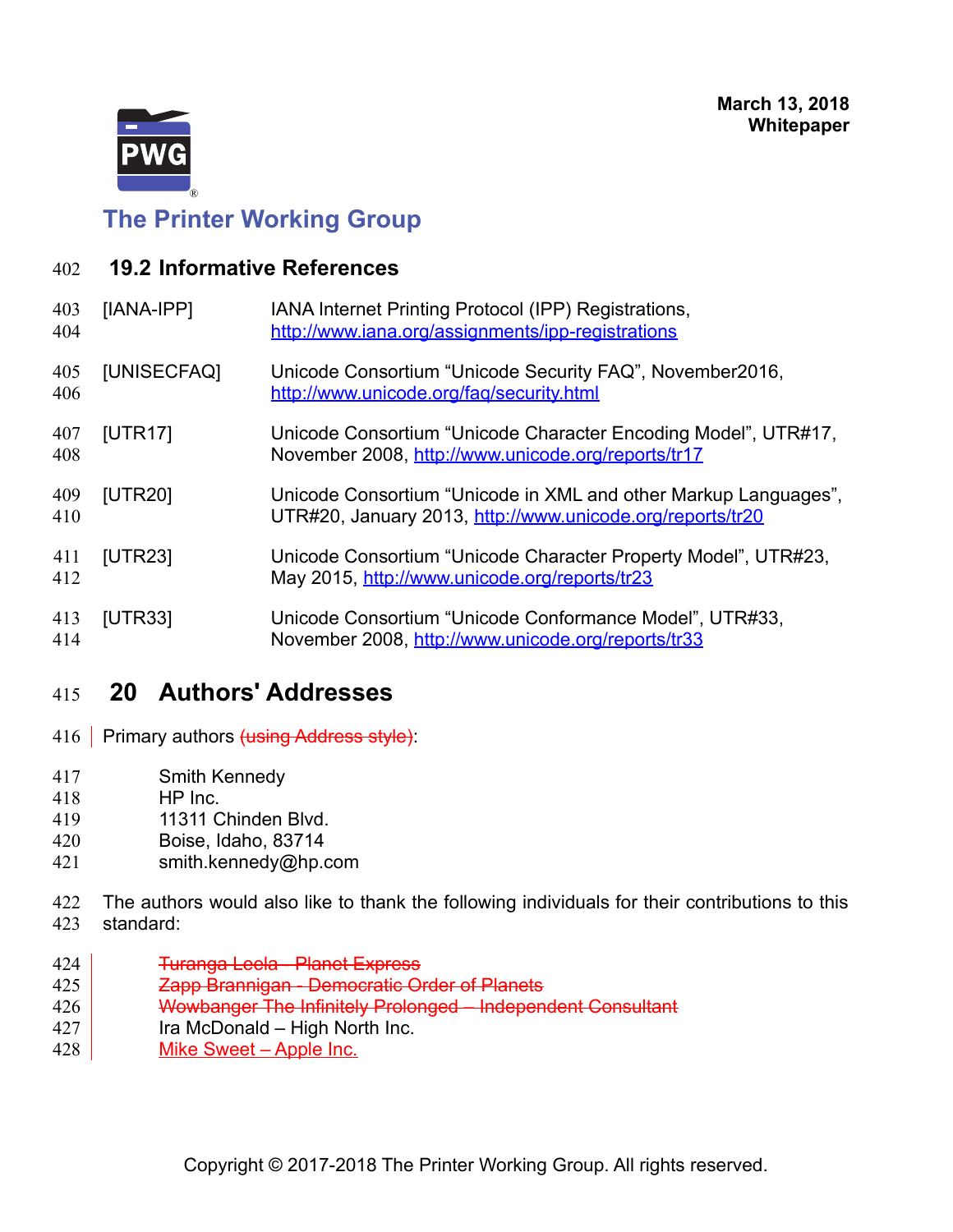

## <span id="page-18-3"></span>**The Printer Working Group**

### **21 Change History** 429

### <span id="page-18-2"></span> **21.1 March 13, 2018** 430

- 431 Updated as per feedback from IPP WG reflector:
- Fixed the abstract to make it less redundantly redundant. 432
- Fixed RFC references for HTTP Basic and Digest authentication 433
- Removed "job-save-accesses-configured" (but I still don't understand why some use the "xxx" / "xxx-supported" model while others use "xxx" / "xxx-configured" / "xxx-supported"...) 434 435 436
- Added new "Additional Semantics for Existing Operations" section 437
- Updated Security Considerations 438

#### <span id="page-18-1"></span> **21.2 March 11February 5, 2018** 439

Updated as per feedback from February 2018 PWG F2F Dec. 14, 2017 IPP WG teleconference review: 440 441

- Refactored the attributes used to leverage the attributes used in IPP Shared Infrastructure Extensions and IPP Scan Service. This model is more appropriate since job-save and its members become Job Description attributes, which are required to be accessible via a Get-Job-Attributes operation. Access to the credentials, even if hashed, would be unacceptable. 442 443 444 445 446
- Propose this be moved to IPP Registration candidate status 447
- <span id="page-18-0"></span> **21.3 February 5, 2018** 448
- 449 Updated as per feedback from Dec. 14, 2017 IPP WG teleconference review:
- Updated Use Cases, Out of Scope and Design Requirements sections 450